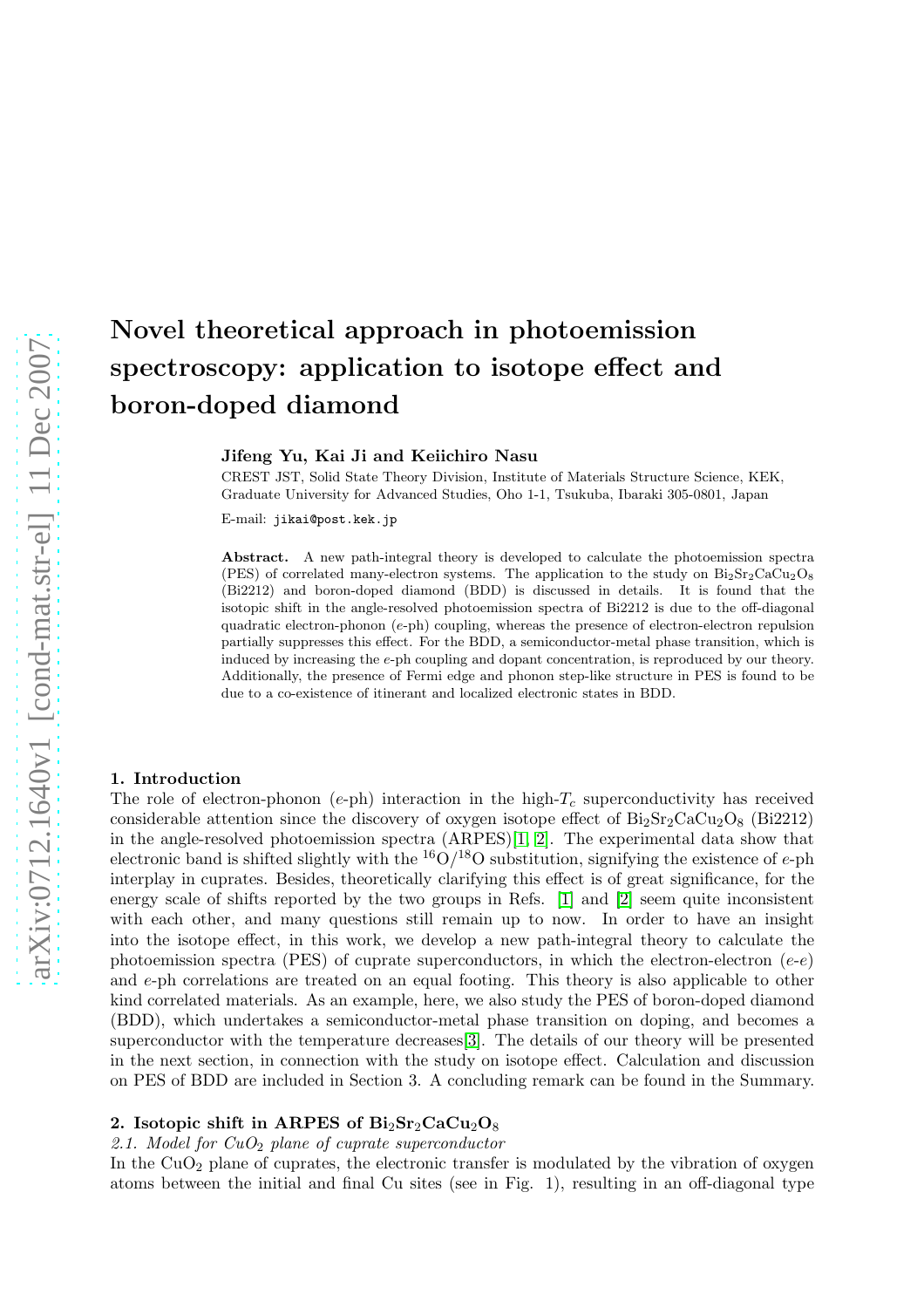e-ph coupling. In order to qualitatively clarify the isotope effect of Bi2212, we start from a half-filled Hamiltonian including the e-e repulsion and the above mentioned off-diagonal e-ph coupling ( $\hbar = 1$  and  $k_B = 1$  throughout this paper):

$$
H = -\sum_{\langle l,l'\rangle,\sigma} t(l,l')(a_{l\sigma}^{\dagger}a_{l'\sigma} + a_{l'\sigma}^{\dagger}a_{l\sigma}) + U\sum_{l} n_{l\uparrow}n_{l\downarrow} + \frac{\omega_0}{2} \sum_{\langle l,l'\rangle} \left( -\frac{1}{\lambda} \frac{\partial^2}{\partial q_{ll'}^2} + q_{ll'}^2 \right), \tag{1}
$$

where  $a_{l\sigma}^{\dagger}$  ( $a_{l\sigma}$ ) is the creation (annihilation) operator of an electron with spin  $\sigma$  at the Cu site  $l$  on a square lattice (Fig. 1). The electrons hop between two nearest neighboring Cu sites, denoted by  $\langle l, l' \rangle$ , with a transfer energy  $t(l, l')$ . U is the strength of Coulomb repulsion between two electrons on the same Cu site with opposite spins. The oxygen phonon is assumed to be of the Einstein type with a frequency  $\omega_0$  and a mass m.  $\lambda \equiv 1 + \Delta m/m$  is the mass change factor of phonon due to the isotope substitution. In the third term,  $q_{ll'}$  is the dimensionless coordinate operator of the oxygen phonon locating between the nearest-neighboring Cu sites  $l$  and  $l'$ , and the sum denoted by  $\langle l, l' \rangle$  just means a summation over all the phonon sites in the lattice.



Figure 1. Lattice structure of  $CuO<sub>2</sub>$  conduction plane in cuprates. The copper atom (white circle) is on the l-th site of a simple square lattice, where the electrons (arrows) reside. The oxygen atom (black circle) is located between the nearest-neighboring Cu sites, and  $q_{ll'}$  denotes its displacement from the equilibrium position.

In the conduction plane of  $CuO<sub>2</sub>$ , the electronic hopping integral  $t(l, l')$  can be expanded to the second order terms with respect to the phonon displacements  $q_{ll'}$  as

$$
t(l, l') = t_0 + sq_{ll'}^2,\tag{2}
$$

where  $t_0$  is the bare hopping energy and s the off-diagonal quadratic e-ph coupling constant. Here we note the linear  $e$ -ph coupling does not occur owing to the lattice symmetry of present model. Whereas the inter-site  $e-e$  interaction is included in the screened values of  $t_0$  and s.

## 2.2. Path-integral Monte Carlo method

In this section, we develop a path-integral theory for a model with both e-e and e-ph interactions. By making use of the Trotter's decoupling formula, the Boltzmann operator is written as,

$$
e^{-\beta H} = \lim_{L \to \infty} \left( e^{-\Delta H} \cdots e^{-\Delta H} \right).
$$
 (3)

Applying the Hubbard-Stratonovitch transformation[\[4\]](#page-5-3) and the Gaussian integral formula[\[5\]](#page-5-4), we can decouple the two-body parts, so that the  $e-e$  and  $e$ -ph correlated terms are replaced by a two-fold summation over the auxiliary spin and lattice configurations, which is the so-called path-integral. In this way, the Boltzmann operator is rewritten into the path-integral form as,

$$
e^{-\beta H} \rightarrow \int \mathcal{D}x \left( T_+ \exp\left\{ -\int_0^\beta d\tau \left[ h(\tau, x_m, x_q) + \Omega(x_q) \right] \right\} \prod_l \left[ |x_q(l, \beta) \rangle \langle x_q(l, 0) | \right] \right), \quad (4)
$$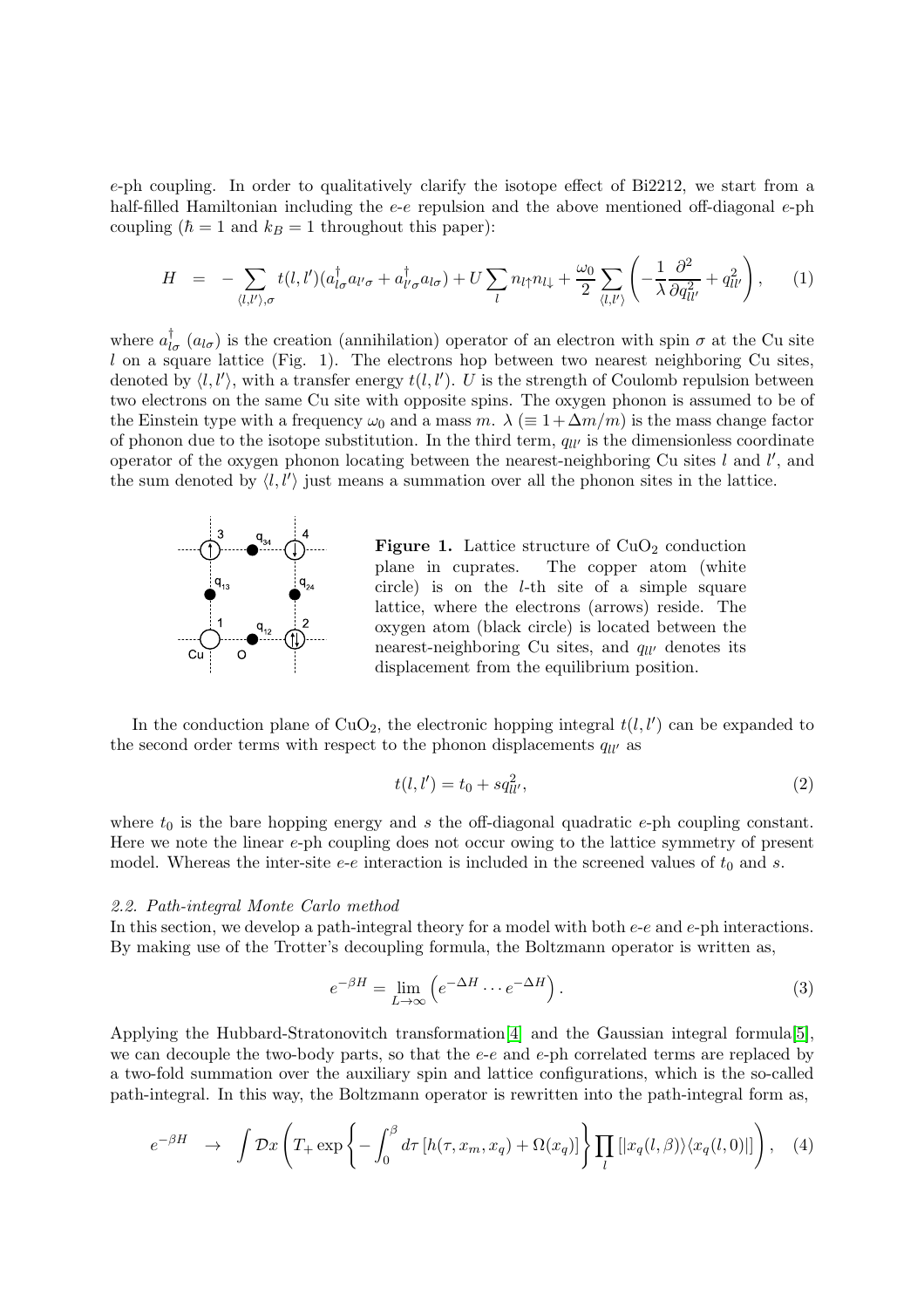$$
h(\tau, x_m, x_q) \equiv -\sum_{\langle l,l'\rangle,\sigma} \left[ t_0 + sx_q^2(l,l',\tau) \right] \left[ a_{l\sigma}^{\dagger}(\tau) a_{l'\sigma}(\tau) + a_{l'\sigma}^{\dagger}(\tau) a_{l\sigma}(\tau) \right] -\sqrt{\frac{U}{\Delta}} \sum_l x_m(l,\tau) [n_{l\uparrow}(\tau) - n_{l\downarrow}(\tau)], \tag{5}
$$

$$
\Omega(x_q) \equiv \sum_{\langle l,l'\rangle} \left\{ \frac{\lambda}{2\omega_0} \left[ \frac{\partial x_q(l,l',\tau)}{\partial \tau} \right]^2 + \frac{1}{2} \omega_0 x_q^2(l,l',\tau) \right\}.
$$
\n(6)

Here,  $x_m$  and  $x_q$  correspond to the auxiliary spin and lattice field, respectively,  $\int \mathcal{D}x$  symbolically denotes the integrals over the path x synthesized by  $x_m$  and  $x_q$ , and  $|x_q\rangle$  is the eigenstate of phonon.  $\Delta$  is the time interval of the Trotter's formula,  $\beta \equiv 1/T$ , and T is the absolute temperature.  $T_+$  in Eq. (4) is the time ordering operator.

Then the time evolution operator  $[\equiv R(\tau, x)]$  along a path x is defined as

$$
R(\tau, x) = T_+ \exp\left[-\int_0^{\tau} d\tau' h(\tau', x_m, x_q)\right].
$$
 (7)

In terms of the Boltzmann operator (4) and time evolution operator (7), we define the free energy  $[\equiv \Phi(x)]$  of the given path as

$$
e^{-\beta \Phi(x)} = e^{-\int_0^\beta d\tau \Omega(x_q)} \text{Tr} \left[ R(\beta, x) \right]. \tag{8}
$$

While, the partition function ( $\equiv Z$ ) and total free energy ( $\equiv \Phi$ ) are given as

$$
Z = e^{-\beta \Phi} = \int \mathcal{D}x e^{-\beta \Phi(x)}.
$$
\n(9)

According to Refs. [\[4\]](#page-5-3) and [\[5\]](#page-5-4), we also define the one-body Green's function  $[\equiv G_{\sigma}(l\tau, l'\tau', x)]$ on a path  $x$  as

$$
G_{\sigma}(l\tau, l'\tau', x) = -\text{sign}(\tau - \tau')\langle T_{+} \vec{a}_{l\sigma}(\tau)\vec{a}_{l'\sigma}^{\dagger}(\tau')\rangle_{x},\tag{10}
$$

where  $\vec{a}_{l\sigma}(\tau)$  is the Heisenberg representation of  $a_{l\sigma}$ . It is really time-dependent and defined by

$$
\vec{a}_{l\sigma}(\tau) \equiv R^{-1}(\tau, x) a_{l\sigma} R(\tau, x). \tag{11}
$$

Meanwhile, the ordinary Green's function  $[\equiv G_{\sigma}(l,\tau)]$  can be obtained by the path-integral as

$$
G_{\sigma}(l-l',\tau-\tau') = \frac{1}{Z} \int \mathcal{D}x e^{-\beta \Phi(x)} G_{\sigma}(l\tau,l'\tau',x). \tag{12}
$$

This path-integral is evaluated by the quantum Monte Carlo (QMC) simulation method.

If the QMC data of Green's function  $G_{\sigma}(l, \tau)$  is obtained, we can immediately calculate its Fourier component  $[\equiv G_{\sigma}({\bf k},\tau)]$  as

$$
G_{\sigma}(\mathbf{k},\tau) = \frac{1}{N} \sum_{l} G_{\sigma}(l,\tau) e^{-i\mathbf{k}\cdot\mathbf{R}_{l}},
$$
\n(13)

where **k** is the momentum of the outgoing photo-electron. From this Fourier component  $G_{\sigma}(\mathbf{k}, \tau)$ , we derive the momentum-specified spectral function  $[\equiv A_{\sigma}(\mathbf{k}, \omega)]$  by solving the integral equation

$$
G_{\sigma}(\mathbf{k},\tau) = -\int_{-\infty}^{\infty} d\omega \frac{e^{-\tau\omega}}{1 + e^{-\beta\omega}} A_{\sigma}(\mathbf{k},\omega).
$$
 (14)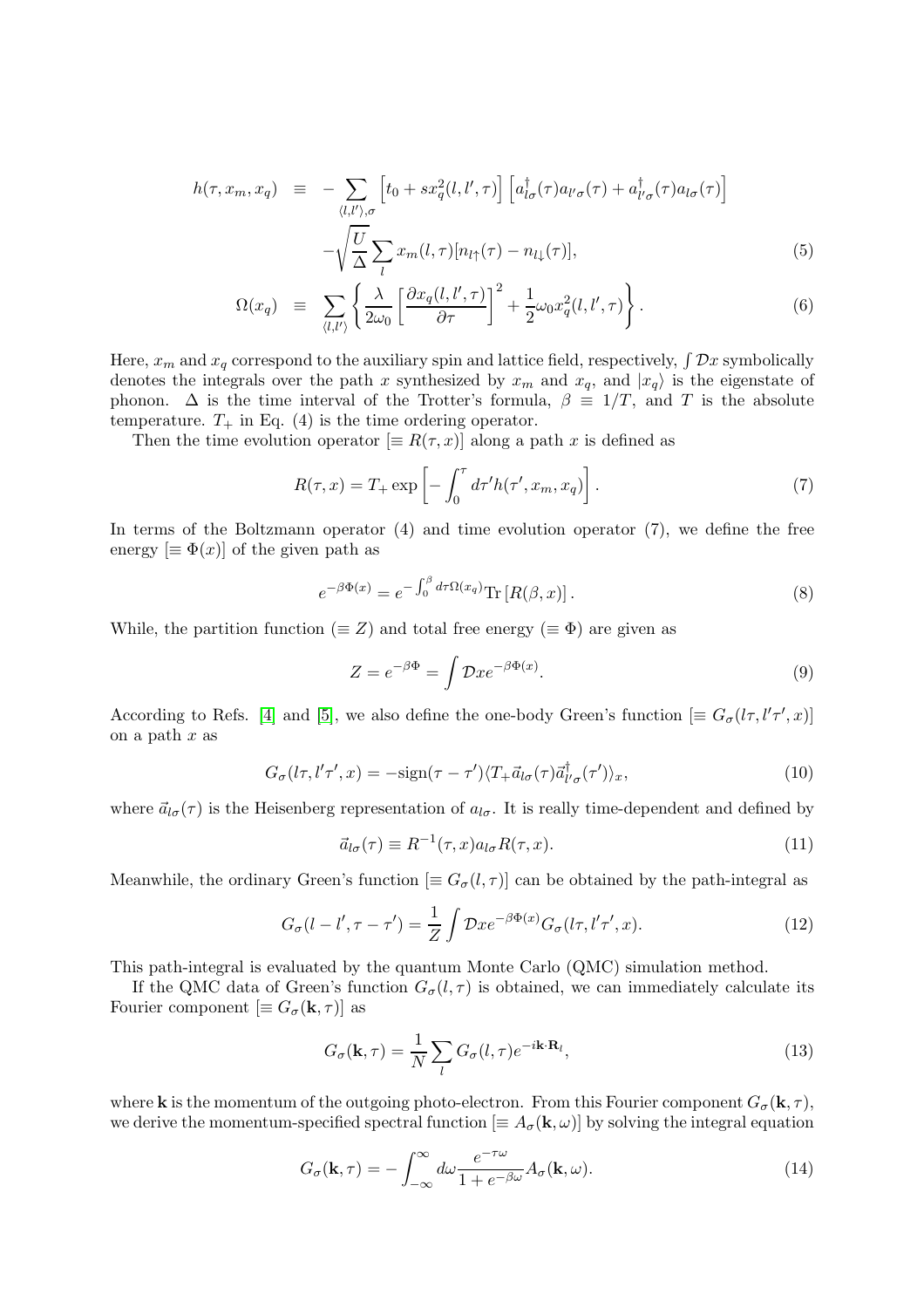## 2.3. Isotope substitution induced band shift in ARPES

We now present the QMC results on a  $4\times4$  square lattice, where  $t_0$  is set as the unit of energy, and  $\omega_0=1.0$  is used. For the QMC simulation, we impose a little large isotopic mass enhancement,  $\lambda_0=1$  and  $\lambda=2$ , to suppress the numerical error. In this calculation, we determine the binding energy  $\epsilon_{\mathbf{k}}$  by the moment analysis of the spectral function as  $\epsilon_{\mathbf{k}} = \sum_{\sigma} \int d\omega A_{\sigma}(\mathbf{k}, \omega) \omega$ . Correspondingly, the isotope induced band shift is calculated by  $\Delta \epsilon_{\mathbf{k}} \equiv \epsilon_{\mathbf{k}}(\lambda) - \epsilon_{\mathbf{k}}(\lambda_0)$ .



**Figure 2.** (a) The variation of  $\Delta \epsilon_{\Gamma}/\Delta \omega$  with s on a 4×4 square lattice, when  $U=2.0$ ,  $\beta=10$ ,  $\lambda_0=1$ ,  $\lambda=2$ . The filled circles are from QMC, and the solid curve from HFA as a guide for eyes. (b) The variations of  $\Delta \epsilon_{\Gamma}/\Delta \omega$  with U on a 4×4 square lattice at  $\beta=10$ , λ<sub>0</sub>=1 and λ=2. Three different values of s are used to show the s-dependence of  $\Delta \epsilon_{\Gamma}/\Delta \omega$ . The discrete symbols are the results of QMC, and continuous curves by HFA as a reference.

In Fig. 2(a), we plot the ratio  $\Delta \epsilon_{\Gamma}/\Delta \omega$  versus s, at  $U=2.0$  and  $\beta=10$ , where  $\Delta \epsilon_{\Gamma}$  is the band shift at the Γ point of Brillouin zone  $[k_\Gamma=(0,0)]$ , and  $\Delta\omega$  is the isotopic change of phonon energy. The filled circles are calculated by QMC, and the solid curve by the mean-field theory with Hartree-Fork approximation (HFA) as a guide for eyes. Here both theories figure out an increase of  $\Delta \epsilon_{\Gamma}/\Delta \omega$  with s, which means if the e-ph coupling is strong enough, a large band shift can be generated in a small cost of  $\Delta\omega$ . In Fig. 2(b), the ratio  $\Delta\epsilon\Gamma/\Delta\omega$  versus U are shown for three different s's, where the discrete symbols and continuous curves are the QMC and HFA results, respectively. One can see the ratio  $\Delta \epsilon_{\Gamma}/\Delta \omega$  increases with s. Meanwhile, for a fixed s, the ratio declines slightly as U increases, indicating that the band shift is owing to the  $e$ -ph coupling, whereas the presence of  $U$  partially reduces this effect. According to Fig. 2, the band shift thus can be regarded as a measure of the effective e-ph coupling strength in the system.

## 3. Co-existence of localization and itineracy of electrons in boron-doped diamond

It is well known that the pristine diamond is a big band gap insulator. Lightly doped with boron, it shows a p-type character with an activation energy about 0.37 eV[\[6\]](#page-5-5). Recently, the research on BDD has become highly attractive since the remarkable discovery of superconductivity in this material[\[3\]](#page-5-2). Accompanied with the superconducting phase, a semiconductor-metal transition also occurs when the doping percentage is increased to certain level. In the normal metallic state, K. Ishizaka et al.[\[7\]](#page-5-6) declared the observation of a step-like multi-phonon satellite structure in the valence band PES, approximately distributed periodically in 0.150 eV below the Fermi level, in addition to the emergence of a clear Fermi edge. This periodic structure in PES reminds us of a similarity to the case of localized electron[\[8\]](#page-5-7), wherein the coupling between electron and Einstein phonons characterizes the spectra with discrete peaks at equal distance. Moreover, the Fermi edge and the step-like structure are observed together, probably originating from a co-existence of the two basic properties of electrons: itineracy and localization. In order to clarify this so-called co-existence theoretically, we apply our path-integral theory to the manyimpurity-Holstein (MIH) model on a doped simple cubic lattice to derive its spectral density.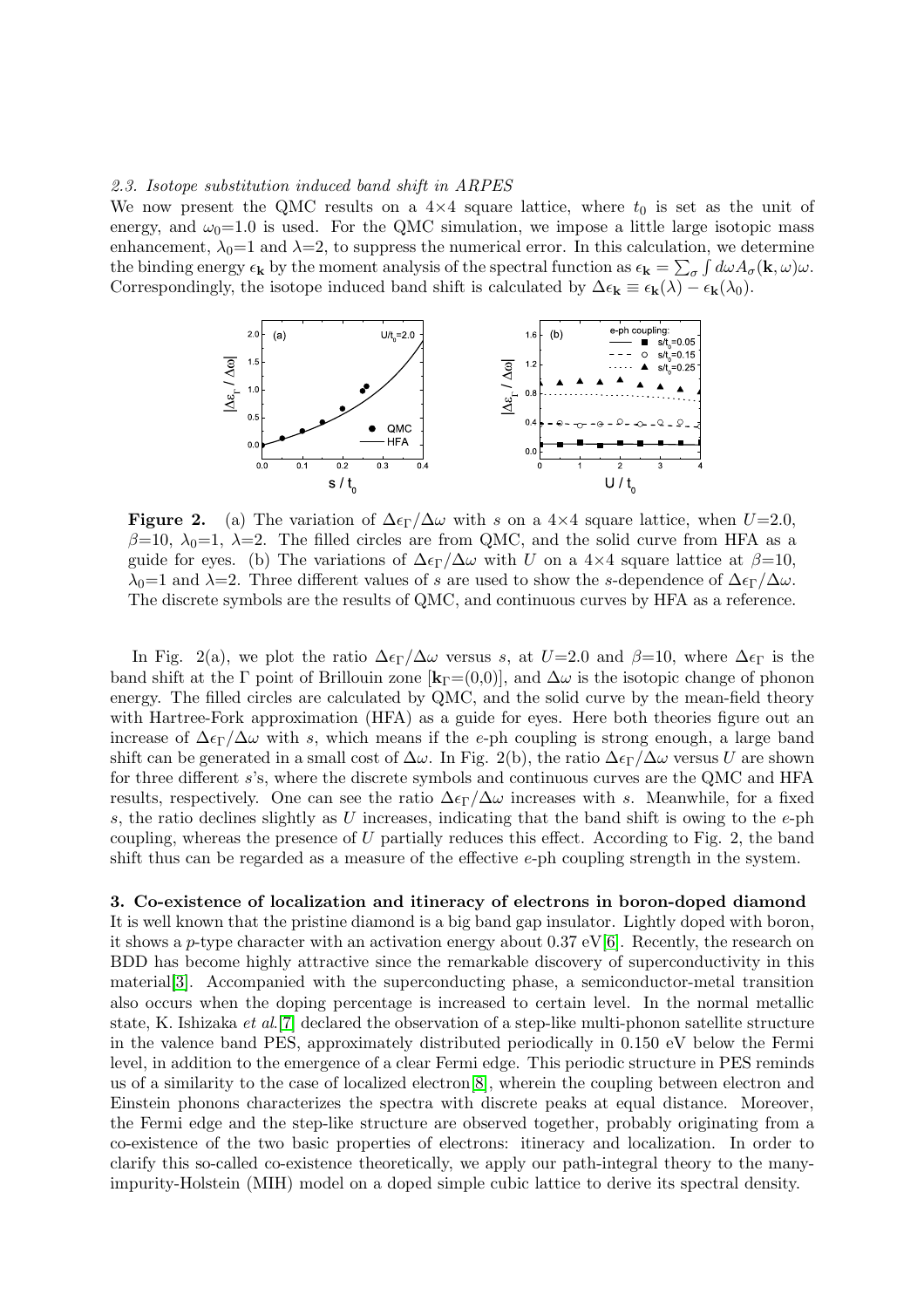## 3.1. Model and methods

The MIH model includes the following two properties. One is the disorder of the system, that some atoms are replaced by dopant ones in a certain ratio. The other is the coupling between electrons and Einstein phonons, being the simplest description of e-ph interactions. Its Hamiltonian is given as,

$$
H = -t \sum_{\langle l,l' \rangle} \sum_{\sigma} (a_{l\sigma}^{\dagger} a_{l'\sigma} + a_{l'\sigma}^{\dagger} a_{l\sigma}) - \mu \sum_{l,\sigma} n_{l\sigma} + \Delta_e \sum_{l_0,\sigma} n_{l_0\sigma} + \frac{\omega_0}{2} \sum_{l} \left( -\frac{\partial^2}{\partial Q_l^2} + Q_l^2 \right) -S \sum_{l,\sigma} Q_l (n_{l\sigma} - \overline{n}_l/2), \quad n_{l\sigma} \equiv a_{l\sigma}^{\dagger} a_{l\sigma}, \sigma = \alpha \text{ or } \beta,
$$
\n(15)

where t is the transfer energy.  $a_{l\sigma}^{\dagger}$  and  $a_{l\sigma}$  are the creation and annihilation operators of electron with spin  $\sigma$  at site l. Electrons can hop only between the nearest neighboring sites expressed by  $\langle l, l' \rangle$ .  $\mu$  stands for the chemical potential of electrons and  $\Delta_e$  is the potential difference between after and before substitution at the doped sites labeled by  $l_0$ .  $Q_l$  is the dimensionless coordinate operator for the phonon at site l with frequency  $\omega_0$ . S denotes the e-ph coupling constant.  $\overline{n}_l$ is the average electron number at site  $l$ . To simplify the problem, we just consider the coupling at the doped sites hereafter, because in the pure diamond there is no evidence that the satellite structure appears, which suggests the coupling is important only after doping.

By applying our path-integral theory to the disordered system, and following the formulation in Section 2.2, we obtain an electronic Green's function similar to Eq. 12,

$$
G_{\sigma}(l,\tau) = \frac{1}{Z} \int \mathcal{D}x e^{-\beta \Phi(x)} G_{\sigma}(l\tau,l0,x). \tag{16}
$$

In the numerical calculation, the path-integral of Green's function in Eq. 16 is also performed by the QMC simulation method as before. After averaging this site-dependent Green's function over all the N sites of the system, the photoemission spectral function  $[\equiv N_{\sigma}(\omega)]$  can be reproduced through the analytic continuation as,

$$
\frac{1}{N}\sum_{l}G_{\sigma}(l,\tau)=-\int_{-\infty}^{+\infty}\frac{e^{-\tau\omega}}{1+e^{-\beta\omega}}N_{\sigma}(\omega)d\omega.
$$
\n(17)

Finally, after imposing the Fermi-Dirac function  $f(\omega) = 1/[\exp(\beta \omega) + 1]$ , the PES intensity is given as  $I(\omega) = \sum_{\sigma} N_{\sigma}(\omega) f(\omega)$ , which can be compared with the experimental data.

#### 3.2. Results and discussions

Since we focus on the spectral region close to the Fermi level, we use a simple cubic lattice of  $4 \times 4 \times 4$  in real calculation without paying much attention to the detail of carbon valence band. As we just count the e-ph coupling at the doped sites, the phonon effect is not obvious in the whole system PES after averaging over all sites. For this reason, in the following, we will also present the PES of doped sites to illustrate the phonon effect.

Fig. 3 shows the spectra for the simple cubic lattice at light (3.12%) and heavy (12.5%) doping rates, with a weak e-ph coupling of  $S=0.25$  eV. From the whole system PES (full lines), one can clearly see the emergence of a Fermi edge with the increase of doping percentage. In the lightly doped case, the impurity levels are a little above the top of valence band, indicating the system is a semiconductor. While in the heavily doped case, the impurity band expands to overlap the top of valence band and closes the activation gap, leading to a semiconductor-metal phase transition. In the spectra of boron-doped sites (dotted lines), one notices that, in addition to a broad hump due to the so-called Fano effect[\[9\]](#page-5-8), a satellite structure also appears in each case